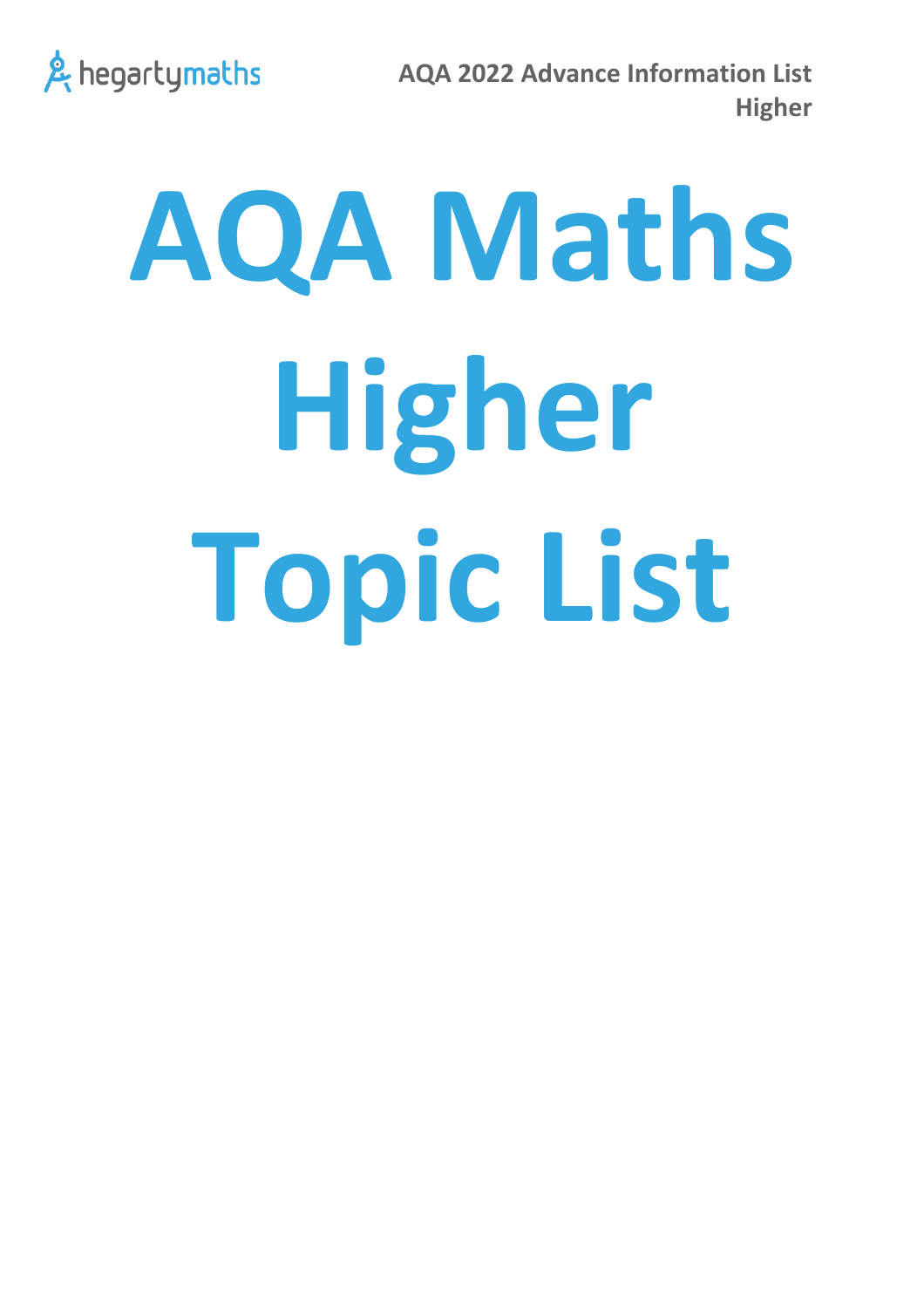

## **Paper 1 - Number**

|                  | <b>Topics</b>                | <b>Clip Number</b> | R | А | G |
|------------------|------------------------------|--------------------|---|---|---|
| Arithmetic       | Decimal                      | $47 - 50$          |   |   |   |
| <b>Fractions</b> | Arithmetic                   | $66 - 70$          |   |   |   |
|                  | Fraction of a number         | 77                 |   |   |   |
|                  | Value as fraction of another | 62                 |   |   |   |
|                  | Recurring decimals as        | 53, 54             |   |   |   |
|                  | fractions                    |                    |   |   |   |
| Percentage       | Percentage as operator       | 84, 85, 86         |   |   |   |
| Indices          | Laws of indices              | $102 - 110$        |   |   |   |
| Standard form    | Conversion                   | 122, 123, 124      |   |   |   |
|                  | Calculation                  | $125 - 128$        |   |   |   |
| Surds            | Simplification               | $113 - 119$        |   |   |   |

# **P1 - Algebra**

|              | <b>Topics</b>               | <b>Clip Number</b>                 | R | A | G |
|--------------|-----------------------------|------------------------------------|---|---|---|
| Equations    | Of a straight line          | $205 - 216$                        |   |   |   |
|              | Linear                      | $176 - 189$                        |   |   |   |
| Manipulation | Identity                    | 154                                |   |   |   |
|              | Simplification of algebraic | 159, 170, 172, 229                 |   |   |   |
|              | fraction                    |                                    |   |   |   |
|              | Simplification              | 156 - 159, 173, 174, 175           |   |   |   |
|              | Factorisation of quadratic  | $223 - 228$                        |   |   |   |
|              | Change subject              | $280 - 287$                        |   |   |   |
| Graphs       | Recognise                   | 205, 208, 209, 251, 257            |   |   |   |
|              |                             | $299, 301 - 305$                   |   |   |   |
|              | Sketch function             | $206 - 209$ , 251, 257, 298 - 305, |   |   |   |
|              |                             | $307 - 313, 878, 879, 898 - 902$   |   |   |   |
|              | Speed time                  | $880 - 886, 890 - 893$             |   |   |   |
|              | Inequality region           | $273 - 276$                        |   |   |   |
|              | Interpret                   | 207, 208, 209, 299,                |   |   |   |
|              |                             | $301, 252 - 257, 713,$             |   |   |   |
|              |                             | $874 - 877, 894, 896 - 902$        |   |   |   |
| Sequences    | Algebraic                   | 196, 197, 198, 262, 263, 264       |   |   |   |

#### **P1 - Ratio**

|       | <b>Topics</b>      | <b>Clip Number</b>     | R | A |  |
|-------|--------------------|------------------------|---|---|--|
| Ratio | Simplest form      | 329                    |   |   |  |
|       | Proportion problem | $339 - 342, 344, 345,$ |   |   |  |
|       |                    | 347, 348, 739 - 742    |   |   |  |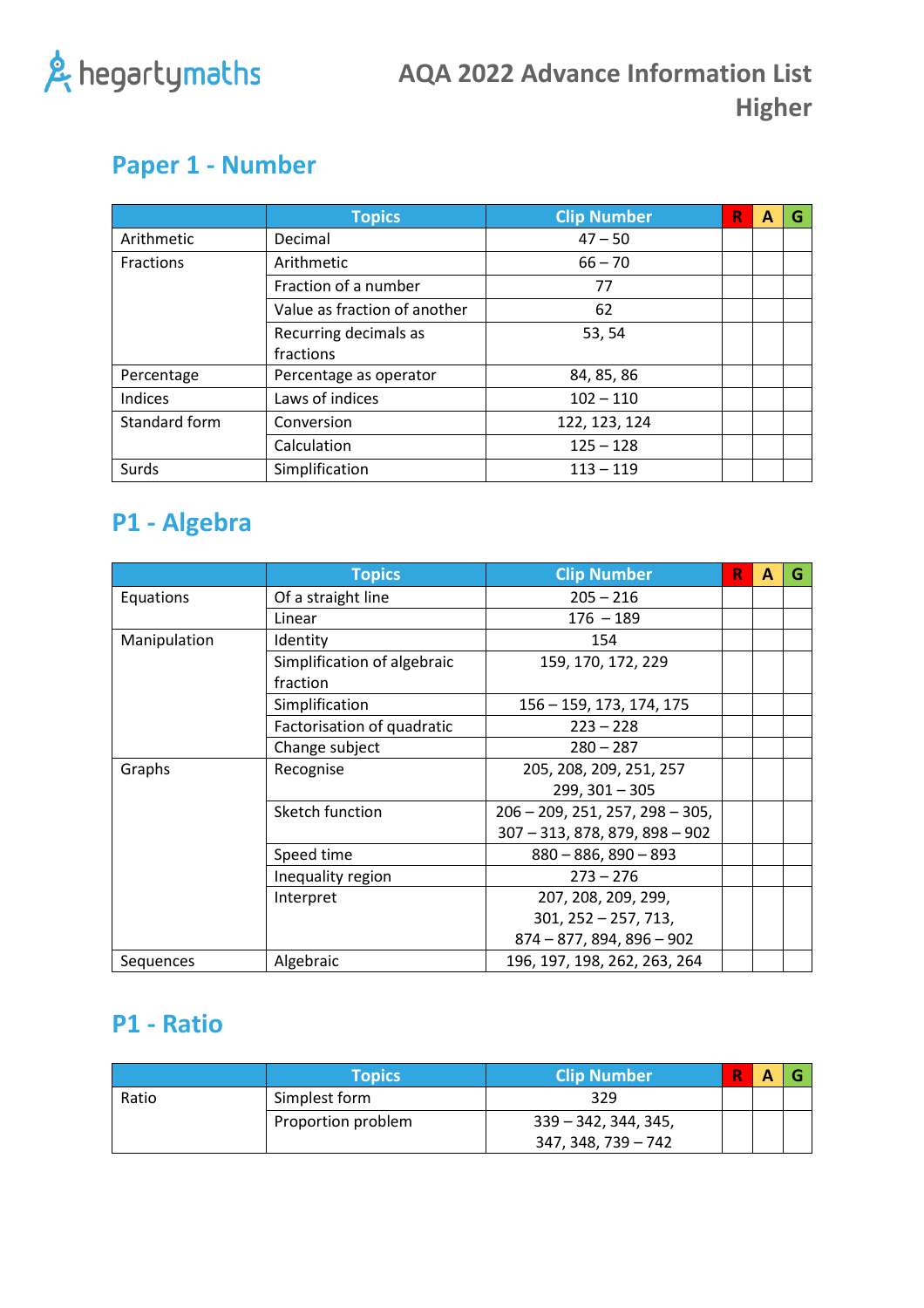

## **P1 - Geometry and Measures**

|                 | <b>Topics</b>              | <b>Clip Number</b> | R | А | G |
|-----------------|----------------------------|--------------------|---|---|---|
| Shape           | Congruence                 | $680 - 690$        |   |   |   |
|                 | Prism                      | 829                |   |   |   |
|                 | Faces                      | 830                |   |   |   |
|                 | Exact trigonometric values | 845                |   |   |   |
| Area and volume | Sector of a circle         | $544 - 547$        |   |   |   |
| <b>Vectors</b>  | Vector geometry            | $628 - 636$        |   |   |   |
| Constructions   | Region                     | $674 - 679$        |   |   |   |

#### **P1 - Statistics**

| <b>CODICS</b>        | <i><b>Clip Number</b></i> |  |  |
|----------------------|---------------------------|--|--|
| Cumulative frequency | 440 –                     |  |  |

# **P1 - Probability**

| <b>Topics</b>      | <b>Clip Number</b>     |  |  |
|--------------------|------------------------|--|--|
| Venn diagram       | $372 - 380, 383 - 388$ |  |  |
| Tree diagram       | $361 - 367, 389, 390$  |  |  |
| Expected value     | 355                    |  |  |
| Independent events | $358 - 363$            |  |  |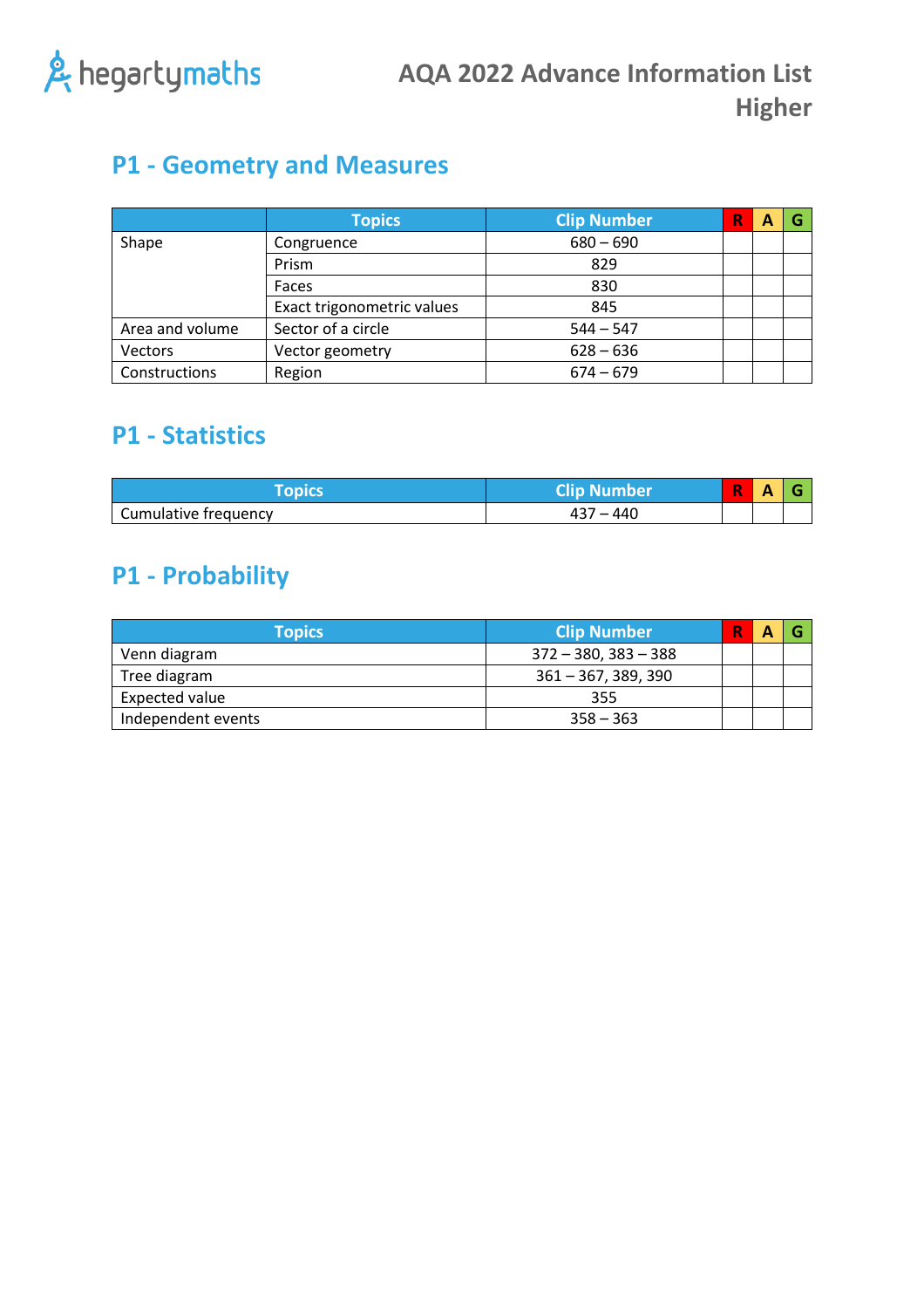

## **Paper 2 - Number**

|            | <b>Topics</b>  | <b>Clip Number</b> | R | А |  |
|------------|----------------|--------------------|---|---|--|
| Properties | Prime number   | 28                 |   |   |  |
|            | Cube number    | 100                |   |   |  |
|            | Reciprocal     | 71                 |   |   |  |
|            | Decimal places | 45, 46, 56         |   |   |  |
|            | <b>Bounds</b>  | 137, 138, 139      |   |   |  |
| Fractions  | Products       | 67, 68, 69         |   |   |  |
| Indices    | Negative       | $104 - 110$        |   |   |  |

## **P2 - Algebra**

|                  | <b>Topics</b>              | <b>Clip Number</b>     | R | A | G |
|------------------|----------------------------|------------------------|---|---|---|
| Equations        | Of a circle                | 778, 779               |   |   |   |
|                  | Linear                     | $176 - 189$            |   |   |   |
|                  | Quadratic                  | $230 - 234, 238, 239,$ |   |   |   |
|                  |                            | 241, 242, 244, 245     |   |   |   |
|                  | Number line inequality     | 265, 266               |   |   |   |
| Manipulation     | Factorisation of quadratic | $223 - 228$            |   |   |   |
|                  | Multiply out               | $158, 160 - 166$       |   |   |   |
|                  | Completing the square      | 235, 236, 237          |   |   |   |
| Graphs           | Coordinate problem         | 200, 824               |   |   |   |
|                  | Perpendicular lines        | 215, 216               |   |   |   |
|                  | Turning point              | 255, 256               |   |   |   |
| <b>Functions</b> | Inverse                    | 295, 296, 297          |   |   |   |
| Sequences        | Triangular number          | 261                    |   |   |   |

#### **P2 - Ratio**

|              | <b>Topics</b>          | <b>Clip Number</b>         | R | А | G |
|--------------|------------------------|----------------------------|---|---|---|
| Ratio        | Share into a ratio     | $332 - 335$                |   |   |   |
|              | On a line              | 200, 330, 331, 332         |   |   |   |
| Fraction     | To percentage          | 76                         |   |   |   |
| Conversions  | Time                   | 709, 710, 711              |   |   |   |
| Applications | Equation to percentage | 176, 82, 83, 87,           |   |   |   |
|              |                        | 89, 90, 97, 98             |   |   |   |
|              | Rate of output         | 738,896                    |   |   |   |
|              | Pressure               | $734 - 737$                |   |   |   |
| Percentage   | Percentage increase    | 90, 91, 92, 94, 96, 97, 98 |   |   |   |
|              | Percentage decrease    | 90, 91, 92, 95, 96, 97     |   |   |   |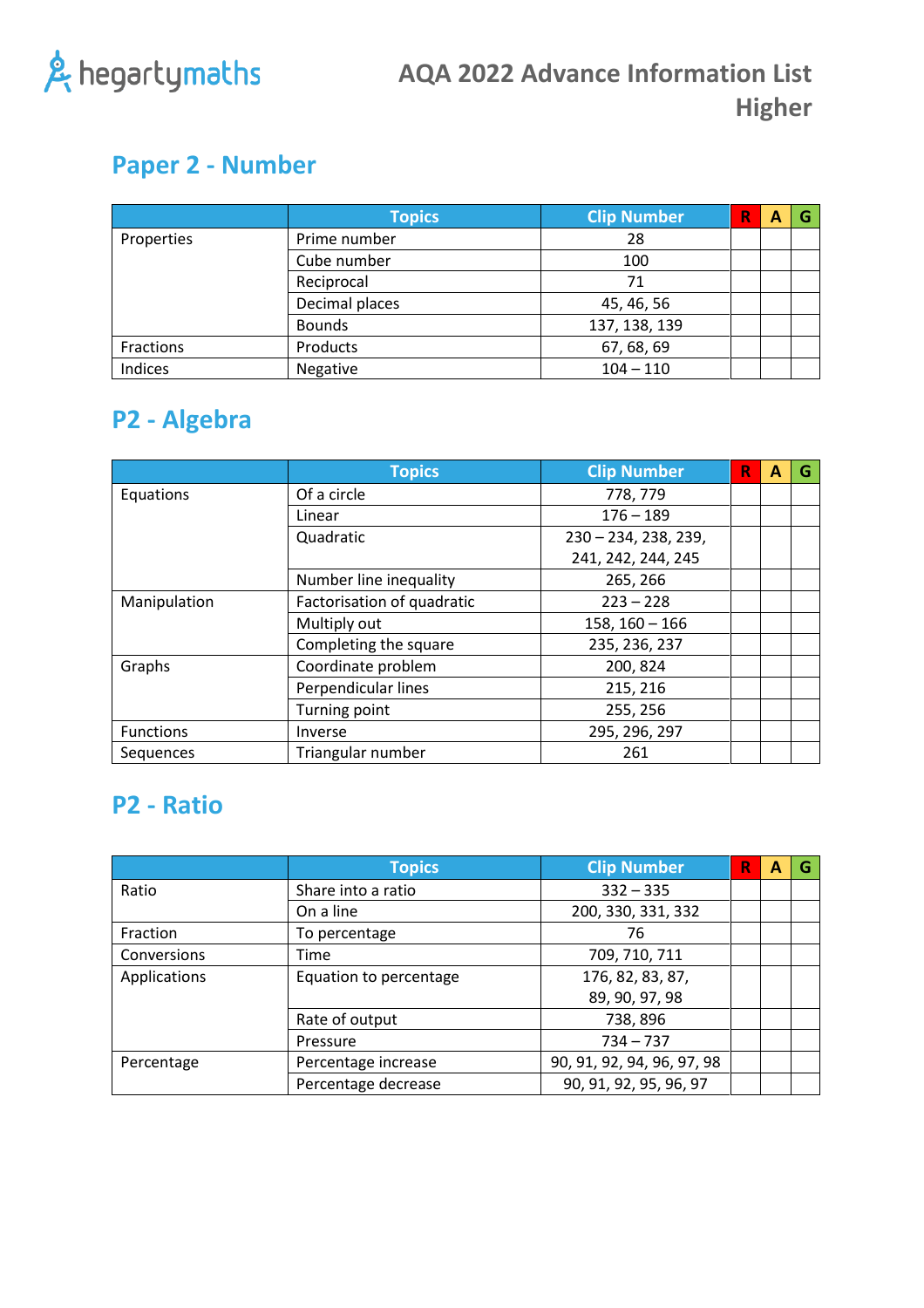

## **P2 - Geometry and Measures**

|                 | <b>Topics</b>       | <b>Clip Number</b>     | R | А |  |
|-----------------|---------------------|------------------------|---|---|--|
| Area and Volume | Compound shape      | 555, 558, 582, 591     |   |   |  |
|                 | Cone                | 576, 577, 587          |   |   |  |
|                 | Hemisphere          | 580, 581, 588          |   |   |  |
|                 | Volume scale factor | $618 - 621$            |   |   |  |
| Shape           | <b>Plan</b>         | $837 - 844$            |   |   |  |
|                 | Pythagoras          | $497 - 507$            |   |   |  |
| <b>Measures</b> | Time                | 709, 710, 711          |   |   |  |
| Other           | Geometric proof     | $628 - 636, 684 - 690$ |   |   |  |

#### **P2 - Statistics**

| <b>Topics</b>                 | <b>Clip Number</b>  | R | А |  |
|-------------------------------|---------------------|---|---|--|
| <b>Estimation from sample</b> | 872.873             |   |   |  |
| Pie chart                     | 427, 428, 429       |   |   |  |
| Mean                          | 405 - 408, 417, 418 |   |   |  |

## **P2 - Probability**

| <b>Topics</b>      | <b>Clip Number</b> | R | Α |  |
|--------------------|--------------------|---|---|--|
| Relative frequency | 356, 357           |   |   |  |
| Expected value     | 355                |   |   |  |
| <b>Notation</b>    | 351                |   |   |  |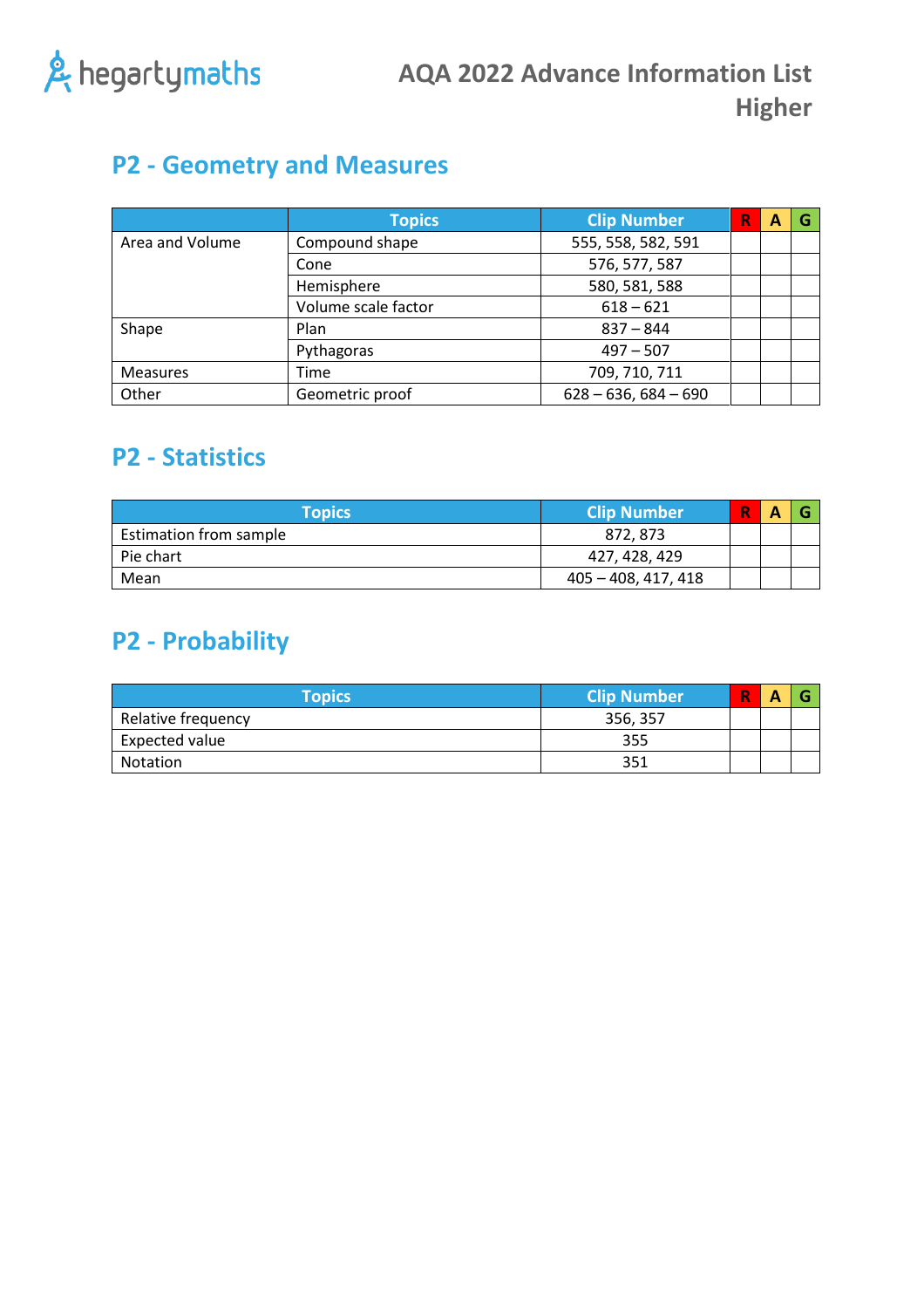

## **Paper 3 - Number**

|                 | <b>Topics</b>                | <b>Clip Number</b> | А |  |
|-----------------|------------------------------|--------------------|---|--|
| Properties      | <b>Highest Common Factor</b> | 31, 32             |   |  |
|                 | Lowest Common Multiple       | 34, 35, 36         |   |  |
|                 | Error interval               | $774 - 777$        |   |  |
| <b>Decimals</b> | Ordering                     | 46                 |   |  |
|                 | Recurring                    | 53, 54             |   |  |
| Other           | Product rule for counting    | 671, 672, 673      |   |  |

## **P3 - Algebra**

|                  | <b>Topics</b>                 | <b>Clip Number</b>       | R | A | G |
|------------------|-------------------------------|--------------------------|---|---|---|
| Equations        | Quadratic                     | $230 - 234, 238, 239,$   |   |   |   |
|                  |                               | 241, 242, 244, 245       |   |   |   |
|                  | Simultaneous linear/quadratic | $190 - 195$              |   |   |   |
|                  |                               | 218, 219, 246, 259       |   |   |   |
| Manipulation     | Simplification                | 156 - 159, 173, 174, 175 |   |   |   |
|                  | Triple bracket                | 166                      |   |   |   |
|                  | Factorisation                 | $168 - 171$              |   |   |   |
|                  | Quadratic                     | $223 - 229$              |   |   |   |
| Graphs           | Roots                         | 253                      |   |   |   |
|                  | Turning points                | 255, 256                 |   |   |   |
|                  | Quadratic                     | $251 - 257, 260$         |   |   |   |
|                  | Exponential                   | $302,800 - 803$          |   |   |   |
| <b>Functions</b> | Composite                     | 293, 294, 297            |   |   |   |
| Sequences        | Arithmetic                    | 196, 197, 198            |   |   |   |
|                  | Geometric                     | 264                      |   |   |   |
|                  | nth term                      | 198, 248, 249, 250       |   |   |   |

#### **P3 - Ratio**

|              | <b>Topics</b>       | <b>Clip Number</b>         |  |  |
|--------------|---------------------|----------------------------|--|--|
| Ratio        | Share into a ratio  | $332 - 335$                |  |  |
| Applications | Average speed       | $716 - 724$                |  |  |
|              | Population density  | 738                        |  |  |
| Percentage   | Percentage increase | 90, 91, 92, 94, 96, 97, 98 |  |  |
|              | Compound interest   | 94, 98, 771, 804, 806      |  |  |